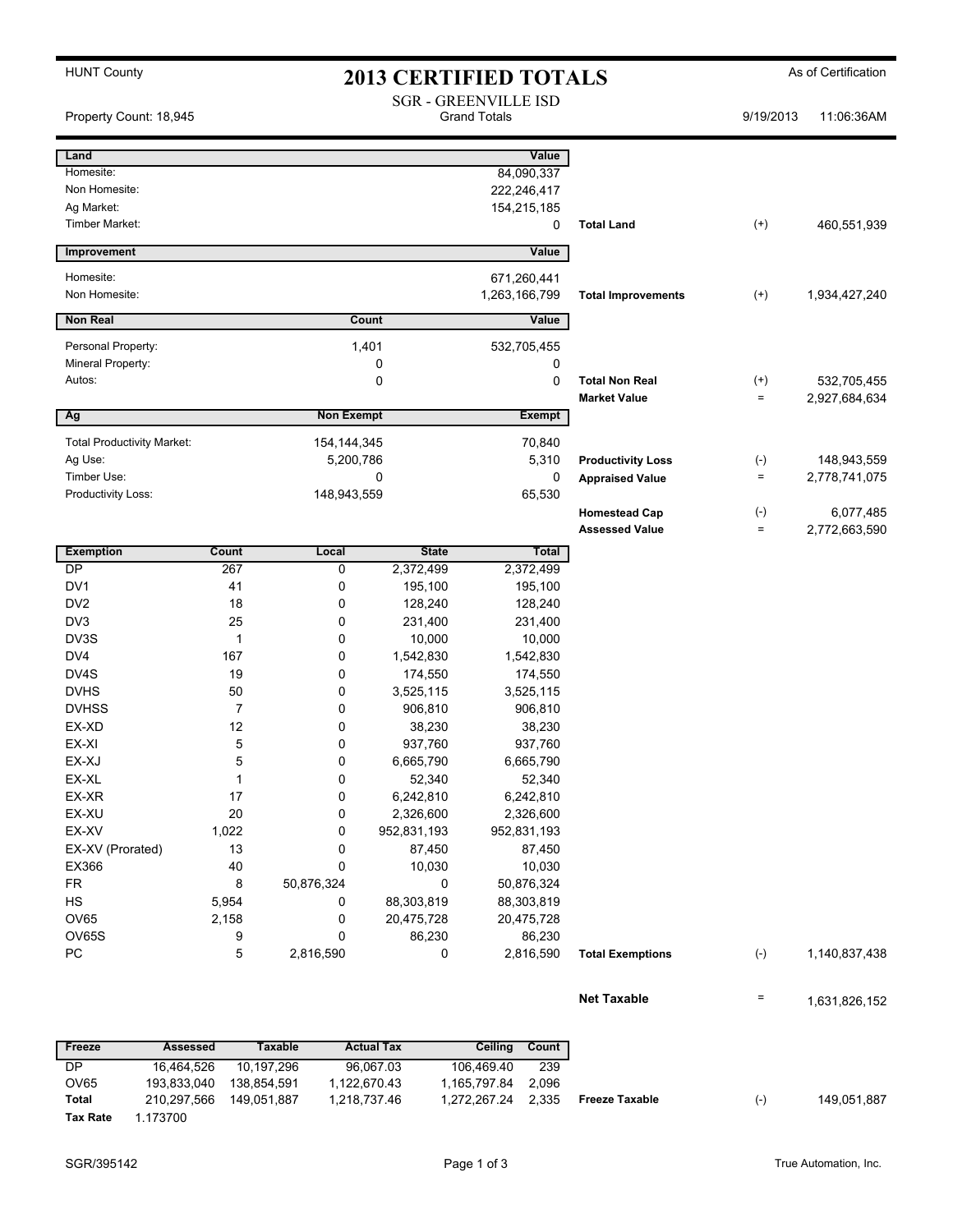| <b>HUNT County</b>     | <b>2013 CERTIFIED TOTALS</b> |                |                                                                              |                                                    | As of Certification |                                |           |               |
|------------------------|------------------------------|----------------|------------------------------------------------------------------------------|----------------------------------------------------|---------------------|--------------------------------|-----------|---------------|
| Property Count: 18,945 |                              |                |                                                                              | <b>SGR - GREENVILLE ISD</b><br><b>Grand Totals</b> |                     |                                | 9/19/2013 | 11:06:36AM    |
| <b>Transfer</b>        | Assessed                     | <b>Taxable</b> | Post % Taxable                                                               | <b>Adjustment</b>                                  | Count               |                                |           |               |
| DP                     | 84.470                       | 34.470         | 29.273                                                                       | 5.197                                              |                     |                                |           |               |
| OV65                   | 2.612.130                    | 2.040.300      | 1.304.029                                                                    | 736.271                                            | 24                  |                                |           |               |
| Total                  | 2.696.600                    | 2.074.770      | 1.333.302                                                                    | 741.468                                            |                     | 27 Transfer Adjustment         | (-)       | 741,468       |
|                        |                              |                |                                                                              |                                                    |                     | <b>Freeze Adjusted Taxable</b> |           | 1,482,032,797 |
|                        |                              |                | APPROXIMATE LEVY = (FREEZE ADJUSTED TAXABLE * (TAX RATE / 100)) + ACTUAL TAX |                                                    |                     |                                |           |               |

18,613,356.40 = 1,482,032,797 \* (1.173700 / 100) + 1,218,737.46

Tax Increment Finance Value: 0<br>
Tax Increment Finance Levy: 0<br>
0.00 Tax Increment Finance Levy: